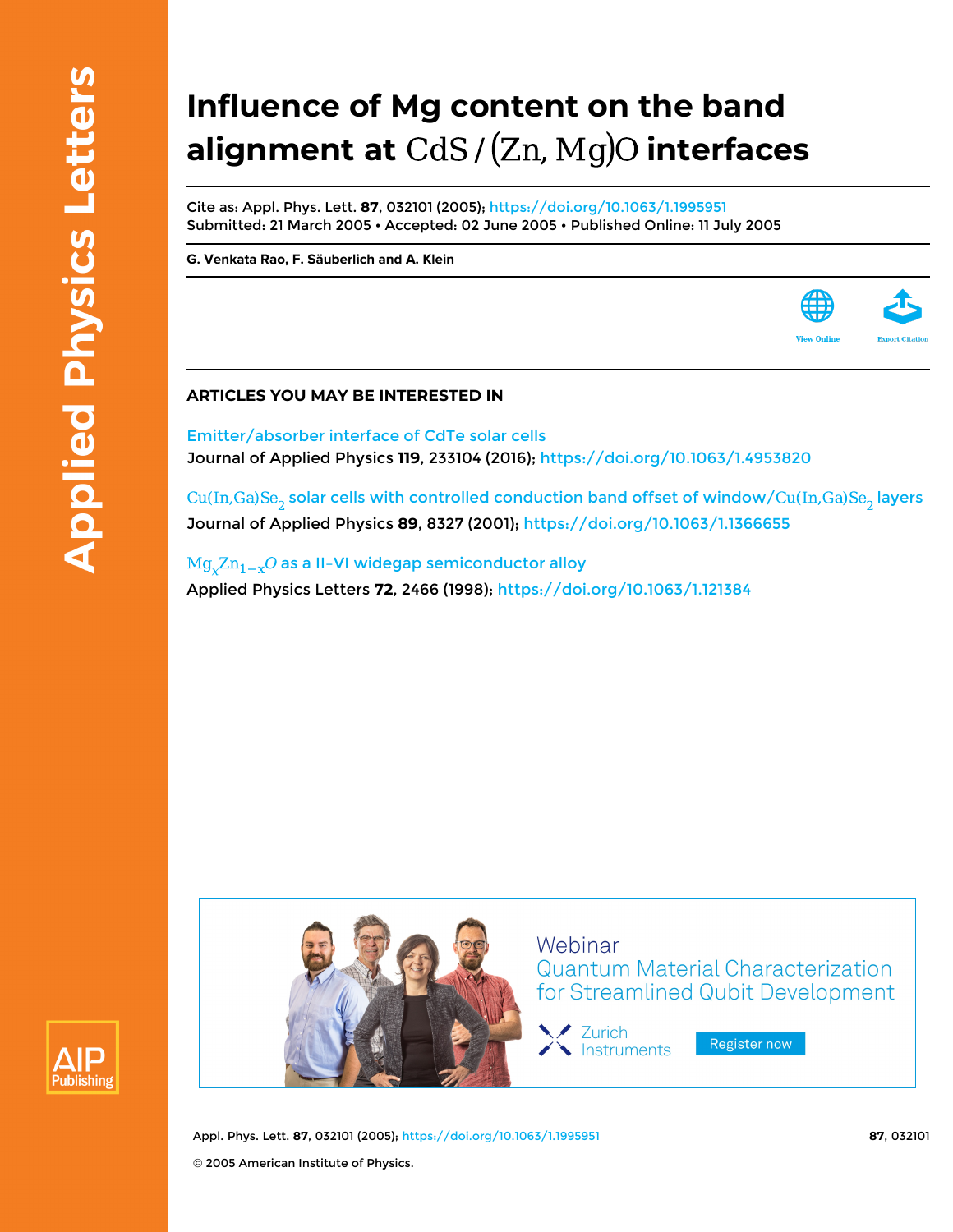## **Influence of Mg content on the band alignment at CdS/**"**Zn,Mg**…**O interfaces**

G. Venkata Rao, F. Säuberlich, and A. Klein<sup>a)</sup>

*Darmstadt University of Technology, Institute of Materials Science, Surface Science Division, Petersenstrasse 23, D-64287 Darmstadt, Germany*

(Received 21 March 2005; accepted 2 June 2005; published online 11 July 2005)

In this investigation, we studied electronic properties of the CdS/Zn<sub>1-*x*</sub>Mg<sub>*x*</sub>O ( $x=0,0.15$ ) interface using photoelectron spectroscopy. ZnO and (Zn,Mg)O films were deposited by magnetron sputtering from ceramic targets on thermally evaporated CdS. Valence-band offsets of  $\Delta E_V=1.2\pm0.1$  eV are determined for both interfaces. The gap difference of 0.3 eV between ZnO and  $Zn_{0.85}Mg_{0.15}O$  is therefore fully accommodated by a different conduction-band energy, which should be well suited for modulation doping in ZnO/(Zn, Mg)O heterostructures. © 2005 American Institute of Physics. [DOI: 10.1063/1.1995951]

Transparent conducting oxides play a critical role as a contact in numerous optoelectronic devices including solar cells and display technology.<sup>1</sup> ZnO, e.g., has a direct band gap of 3.3 eV and can be highly doped *n*-type achieving electrical resistivities as low as  $2 \times 10^{-4} \Omega$  cm (Ref. 2). The high conductivity is obtained by a high carrier density, which on the other hand leads to a reduction of the transparency in the near infrared region due to free-carrier absorption.<sup>1</sup> Since the electron mobility in the highly doped materials is limited by charged impurity scattering, an increase of conductivity by increased carrier concentration is always accompanied by a reduction of the mobility, thus leading to a fundamental limitation of electrical properties. ${}^{2}$  These limits might possibly be overcome by modulation doping.<sup>3</sup>

In order to apply the modulation doping technique to ZnO-based thin films, control of the energy gap and carrier concentration is required. Recently (Zn,Mg)O alloys have been synthesized because (Zn,Mg)O has a larger band gap than ZnO (Refs. 4-9). Successful modulation doping of electrons in ZnO requires that  $(Zn, Mg)O$  has a higher conduction-band edge in contact with ZnO. So far, the conduction-band discontinuity between ZnO and (Zn,Mg)O has not been measured directly, for instance, by XPS. An estimate based on the common anion rule suggests a negligible valence-band offset.<sup>10</sup> However, interface dipoles and the shallow *d* levels also affect the band-edge energies in II-VI compounds $11,12$  and a band alignment between ZnO and (Zn,Mg)O can thus not be predicted easily. Based on photoluminescence measurements of  $ZnO/Zn_{0.8}Mg_{0.2}O$  superlattices, Ohtomo *et al.* suggested  $\Delta E_C / \Delta E_V$  ~ 9 (Ref. 13), while a larger valence-band offset  $(\Delta E_C/\Delta E_V \sim 65/35)$  is suggested by Coli and Bajaj from an analysis of exciton binding energies in  $ZnO/Zn_{1-x}Mg_xO$   $(x=0.12,0.27)$ superlattices.<sup>14</sup>

The valence-band offsets at semiconductor interfaces can be directly assessed using photoelectron spectroscopy.<sup>15</sup> Unfortunately, this is not straightforward for the ZnO/(Zn, Mg)O interface because of the identical elements in both compounds. We have therefore determined the band alignment indirectly by depositing ZnO and (Zn,Mg)O on identical substrates and assuming transitivity of band alignments. CdS has been selected as substrate material because it can be easily evaporated and its spectral features are well known in our group from a large number of experiments. In addition, the CdS/ZnO interface is of particular importance for  $Cu(In, Ga)Se<sub>2</sub>$  thin-film solar cells, which have achieved energy conversion efficiencies above 19%.<sup>16</sup>

For the examination of interface properties of CdS/ZnO and CdS/(Zn,Mg)O using photoelectron spectroscopy, it is important that the sample does not leave an ultrahigh vacuum (UHV) environment during the entire experiment. Therefore, the experiment is carried out in an integrated UHV system which combines the preparation and the analysis in one vacuum system with a base pressure better than 10−7 Pa. Evaporation of CdS is done from a homemade effusion cell from the compound. ZnO films were deposited by dc magnetron sputtering from a ZnO target and (Zn,Mg)O films were deposited by rf sputtering from a (Zn,Mg)O target (15 mol % MgO) at  $\sim$  0.3 W/cm<sup>2</sup>. Sputtering was performed in pure argon atmosphere at an Ar pressure of 0.5 Pa onto substrates held at room temperature. The pressure measurement was performed using a calibrated capacitance gauge. The band gap of a 700-nm-thick film deposited on a quartz substrate has been determined by optical spectroscopy as 3.6 eV, which is within the range given in literature for the nominal target composition.<sup>4,5,7</sup>

X-ray and UV photoelectron spectroscopy (XPS, UPS) measurements were carried out using a Physical Electronics PHI 5700 spectrometer system. As excitation for XPS monochromatic Al  $K\alpha$  radiation ( $h\nu$ =1486.6 eV) is used. The PHI system provides for XPS measurements and overall experimental resolution better than 400 meV as determined by the gaussian broadening of the Fermi edge of a clean Ag sample. The spectrometer is calibrated at regular intervals by determining the core emission lines of copper  $\left[ BE(\text{Cu2p}_{3/2}) \right]$  $=932.7 \text{ eV}$ , silver  $[BE(Ag3d_{5/2})=368.3 \text{ eV}]$ , and gold  $[BE(Au4f_{7/2})=84.0 \text{ eV}].$  The CdS/ZnO and CdS/(Zn,Mg)O interfaces were examined by a stepwise deposition of the ZnO and (Zn,Mg)O on the CdS substrate with subsequent photoelectron spectroscopy measurements after each deposition step. For the determination of the exact binding energy of the measured emission lines the spectra are fitted with Voigt profile functions. The positions of the valence-band maxima were determined using linear extrapolation of the leading edge of the x-ray excited valence-band spectra.<sup>15</sup>

0003-6951/2005/87(3)/032101/3/\$22.50

spectra. <sup>a</sup>- <sup>15</sup> Electronic mail: aklein@surface.tu-darmstadt.de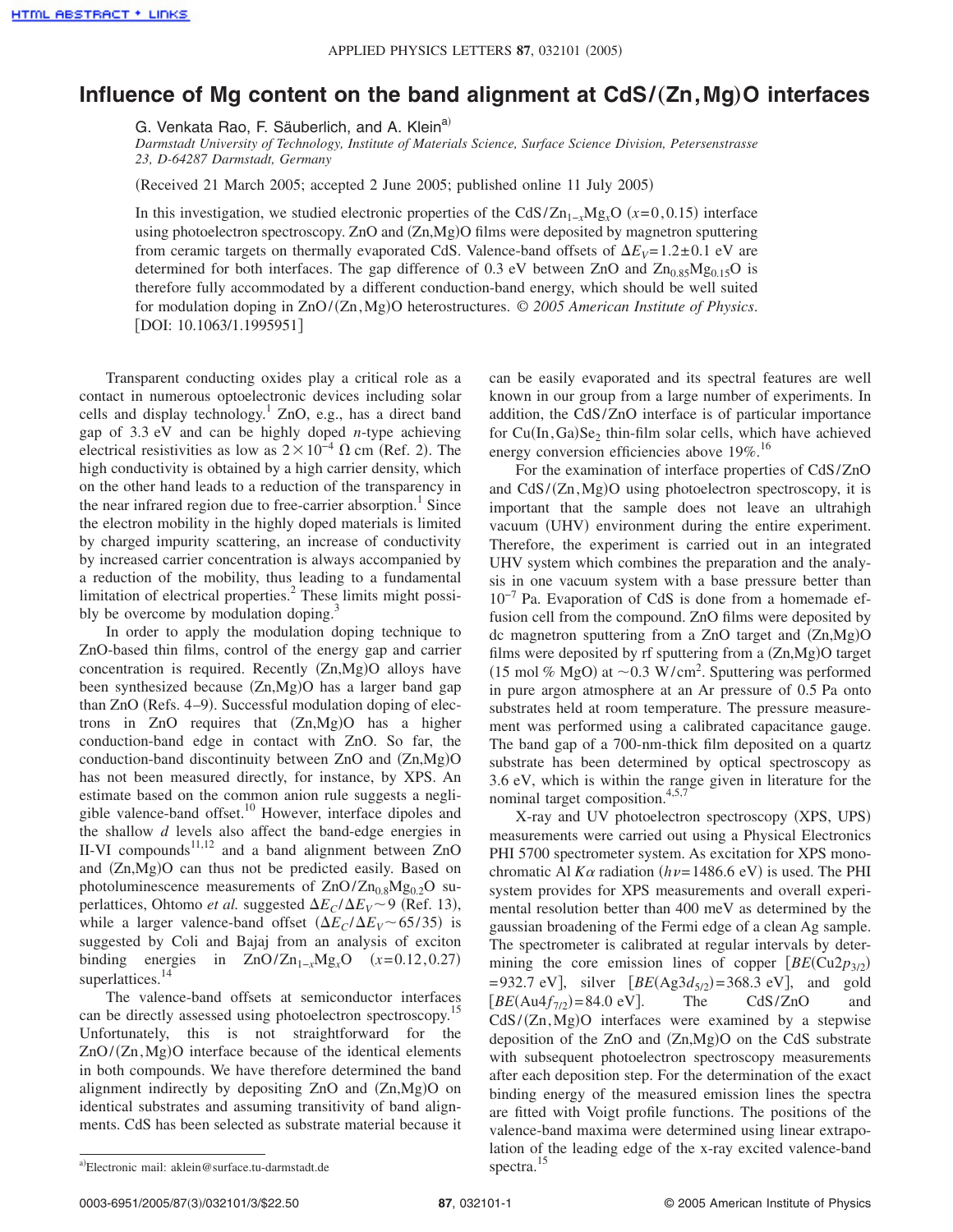

FIG. 1. S 2*p* and O 1*s* core-level spectra recorded during stepwise deposition of ZnO on CdS. The evolution of the valence-band maxima dependent on deposition time as derived from the core-level binding energies is shown at the bottom.

The core-level binding energies with respect to the valence-band maxima are determined as  $BE_{VB}$  (Cd3 $d_{5/2}$ )  $=403.50$  eV and  $BE_{VB}(S2p_{3/2}) = 159.91$  eV for the CdS substrate;  $BE_{VB}(Zn2p_{3/2}) = 1018.87$  eV and  $BE_{VB}(O1s)$  $BE_{VB}(O1s)$  $=$  527.60 eV for the thick ZnO; and  $BE_{VB}$ (Zn2 $p_{3/2}$ )  $=1018.93$  eV,  $BE_{VB}(Mg1s) = 1300.82$  eV, and  $BE_{VB}(O1s)$  $=$  527.51 eV for the thick  $(Zn, Mg)O$ , respectively. A small uncertainty of  $\sim 0.1$  eV can be obtained for these values by good statistics from a large number of films. Using the  $BE_{VB}$ values, it is possible to determine the valence-band maximum of the film and the substrate for each deposition step by adding this value to the measured core-level binding energy.

Figure 1 shows the O 1*s* and S 2*p* core-level spectra obtained during stepwise deposition of ZnO on CdS. With increasing deposition time the S  $2p$  (and Cd  $3d$ ) intensities are gradually decreased and no change in spectral shape of the substrate levels is observed. In particular, there is no noticeable oxidation of the substrate. The O 1*s* emission shows a two component structure, where the low binding-energy component originates from the ZnO compound. The high binding-energy component, which has been previously identified as a surface species, $17$  dominates at low coverage. We attribute this species mainly to a peroxolike compound  $(ZnO<sub>2</sub>)$  at the surface of the growing  $ZnO$  film.<sup>21</sup> Most likely the  $ZnO<sub>2</sub>$  remains at the surface during film growth. The deposited films have the wurtzite ZnO structure as determined by XRD. The  $ZnO<sub>2</sub>$  compound should therefore not affect the determined interface properties. It dominates at low coverage, since in the monolayer coverage regime no bulk ZnO phase can exist. The occurrence of the  $ZnO<sub>2</sub>$  species indicates that the Zn atoms have only a poor ability to



FIG. 2. S 2*p* and O 1*s* core-level spectra recorded during growth of  $Zn_{0.85}Mg_{0.15}O$  on CdS. The evolution of the valence-band maxima dependent on deposition time as derived from the core-level binding energies is shown at the bottom.

dissociate  $O_2$  molecules on the surface to form a ZnO compound.

The evolution of the core-level binding energies (see bottom of Fig. 1) also reflects the thickness-dependent composition of the film. Only after a deposition time of 1000 s, corresponding to a ZnO film thickness of  $\sim$ 3 nm, the difference in binding energy of Zn 2*p* and O 1*s* levels has reached its bulk value, which is indicated by the merging of the two valence-band maxima curves derived from the Zn 2*p* and O 1*s* levels. For higher coverage it can be assumed that the core-level binding energies reflect the valence-band maximum energy of the ZnO film. From this point, they shift in parallel to the CdS substrate binding energies, allowing for a reliable determination of the valence-band offset, as indicated in the lower part of Fig. 1. The value of  $\Delta E_V$  $=1.18\pm0.1$  eV is in good agreement with other determinations of the band offset at this interface. $17-19$ 

Figure 2 shows the O 1*s* and S 2*p* spectra obtained during stepwise deposition of (Zn,Mg)O on CdS. The behavior of the core levels is completely analogous to those obtained during preparation of the CdS/ZnO interface. Again no oxidation of the substrate is observed. The O 1*s* level also shows a two-component structure, where the high bindingenergy component dominates the emission at low coverage. At higher coverage, the substrate and overlayer binding energies show parallel shifts (see bottom of Fig. 2). A valenceband offset of  $\Delta E_V = 1.21 \pm 0.1$  eV is derived.

The presented results indicate that the valence-band offset at the CdS/Zn<sub>1−*x*</sub>Mg<sub>*x*</sub>O does not change for  $x \le 0.15$ . The resulting energy-band diagrams for the two investigated interfaces are presented in Fig. 3. Bulk values for the band gaps are taken to indicate the conduction-band position. The